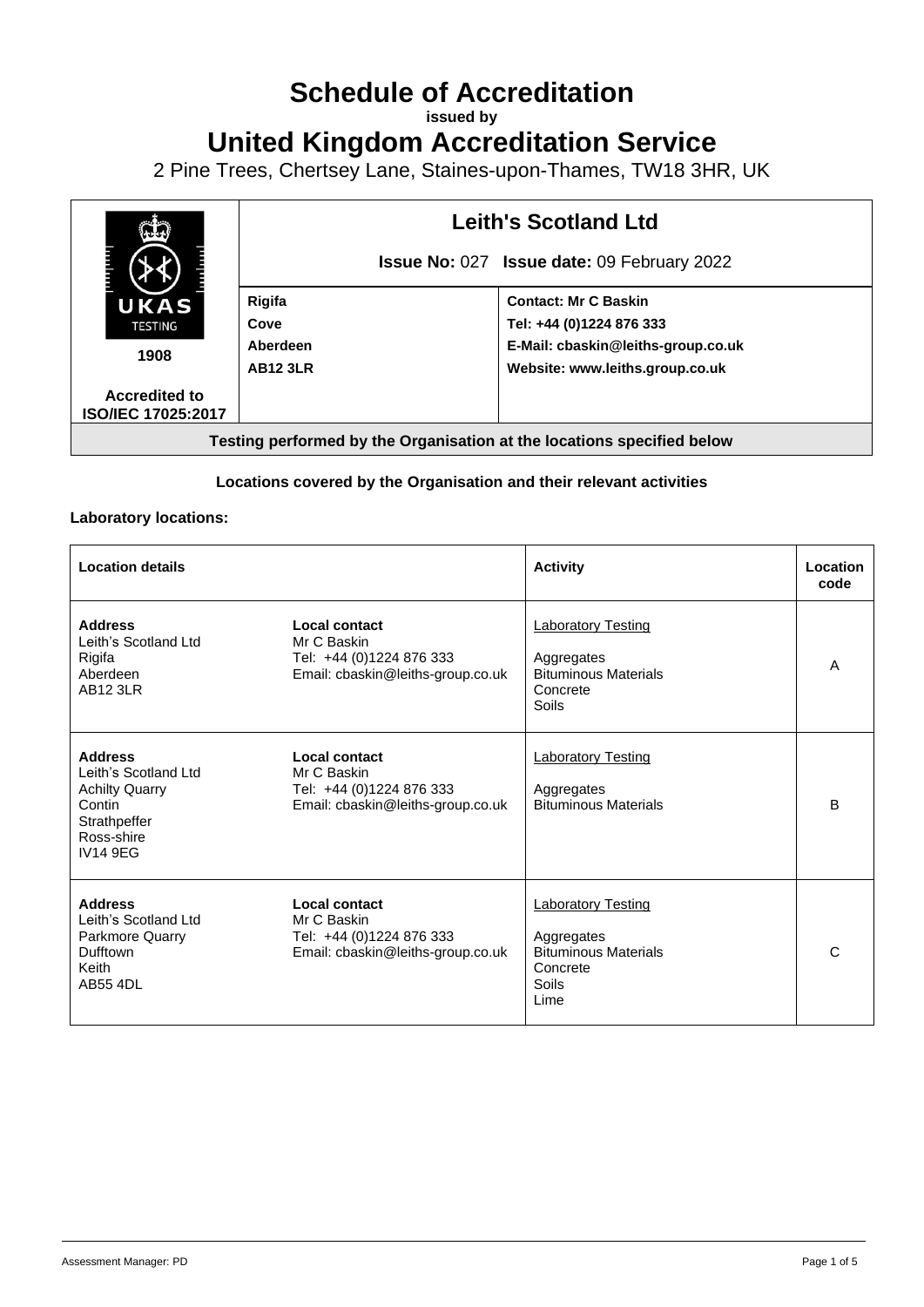| UKAS<br>TESTING<br>1908                    | <b>Schedule of Accreditation</b><br>issued by<br><b>United Kingdom Accreditation Service</b><br>2 Pine Trees, Chertsey Lane, Staines-upon-Thames, TW18 3HR, UK |
|--------------------------------------------|----------------------------------------------------------------------------------------------------------------------------------------------------------------|
|                                            | Leith's Scotland Ltd<br><b>Issue No: 027</b><br><b>Issue date: 09 February 2022</b>                                                                            |
| <b>Accredited to</b><br>ISO/IEC 17025:2017 | Testing performed by the Organisation at the locations specified                                                                                               |

# **Site activities performed away from the locations listed above:**

| <b>Location details</b>                             |                                                                                               | <b>Activity</b>                                                                                                                                                              | Location<br>code |
|-----------------------------------------------------|-----------------------------------------------------------------------------------------------|------------------------------------------------------------------------------------------------------------------------------------------------------------------------------|------------------|
| All locations suitable for the<br>activities listed | Local contact<br>Mr C Baskin<br>Tel: +44 (0)1224 876 333<br>Email: cbaskin@leiths-group.co.uk | <b>Site Sampling and Testing</b><br>from the locations given above<br>Aggregates<br><b>Bituminous Materials</b><br>Concrete<br><b>Road Pavements</b><br>Soils<br>Armourstone | х                |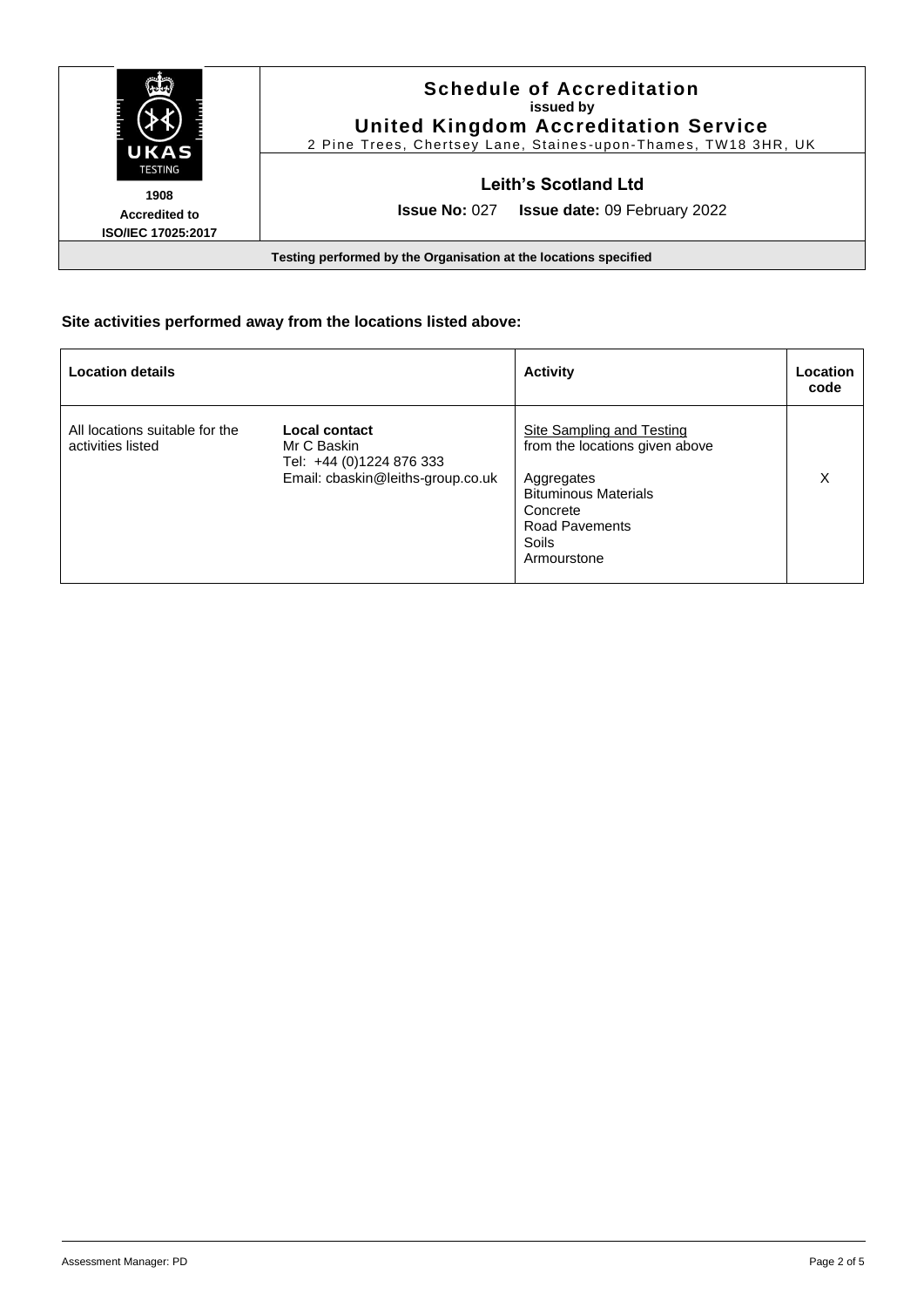

### **Schedule of Accreditation issued by United Kingdom Accreditation Service**

2 Pine Trees, Chertsey Lane, Staines -upon -Thames, TW18 3HR, UK

# **Leith's Scotland Ltd**

**Issue No:** 027 **Issue date:** 09 February 2022

**Testing performed by the Organisation at the locations specified**

#### DETAIL OF ACCREDITATION

| Materials/Products tested                                        | Type of test/Properties<br>measured/Range of<br>measurement                                                             | Standard specifications/<br>Equipment/Techniques used | Location<br>Code |
|------------------------------------------------------------------|-------------------------------------------------------------------------------------------------------------------------|-------------------------------------------------------|------------------|
| <b>Laboratory Testing</b>                                        |                                                                                                                         |                                                       |                  |
| <b>AGGREGATES</b>                                                | Particle size distribution<br>- sieving method                                                                          | BS EN 933-1:2012                                      | A,B,C            |
|                                                                  | Flakiness index                                                                                                         | BS EN 933-3:2012                                      | A,B,C            |
|                                                                  | Assessment of fines<br>- Air jet sieving                                                                                | BS EN 933-10:2009                                     | A                |
|                                                                  | Water content                                                                                                           | BS EN 1097-5:2008                                     | A,C              |
|                                                                  | Particle density and water<br>absorption - wire-basket<br>method for aggregate particles<br>between 31,5 mm and 63 mm   | BS EN 1097-6:2013                                     | A,C              |
|                                                                  | Particle density and water<br>absorption - pyknometer<br>method for aggregate particles<br>between 4 mm and 31,5 mm     | BS EN 1097-6:2013                                     | A, C             |
|                                                                  | Particle density and water<br>absorption - pyknometer<br>method for aggregate particles<br>between 0,063 mm and 4 mm    | BS EN 1097-6:2013                                     | A, C             |
| <b>ARMOURSTONE</b>                                               | Particle density and water<br>absorption                                                                                | BS EN 13383-2:2019                                    | A                |
| <b>BITUMINOUS MIXTURES</b><br>for roads and other paved<br>areas | Binder content and grading of<br>mineral aggregate - extraction<br>bottle method: binder<br>determination by difference | BS EN 12697-1:2020                                    | A,B,C            |
|                                                                  | Particle size distribution                                                                                              | BS EN 12697-2:2015+A:2019                             | A,B,C            |
|                                                                  | Binder content by ignition<br>method                                                                                    | BS EN 12697-39:2020                                   | A                |
|                                                                  |                                                                                                                         |                                                       |                  |

**1908 Accredited to ISO/IEC 17025:2017**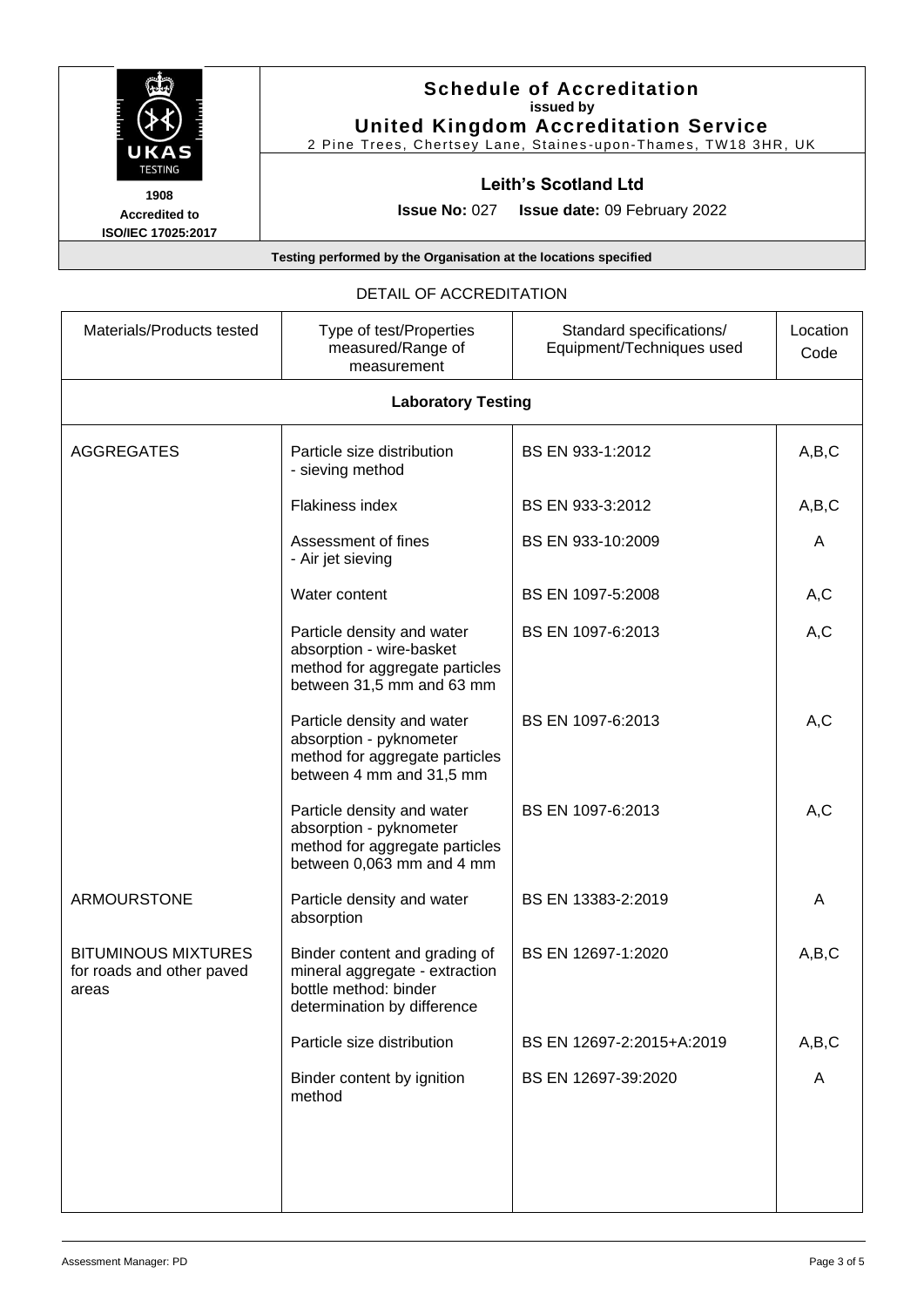

### **Schedule of Accreditation issued by United Kingdom Accreditation Service**

2 Pine Trees, Chertsey Lane, Staines -upon -Thames, TW18 3HR, UK

# **Leith's Scotland Ltd**

**1908 Accredited to ISO/IEC 17025:2017**

**Issue No:** 027 **Issue date:** 09 February 2022

**Testing performed by the Organisation at the locations specified**

| Materials/Products tested                                        | Type of test/Properties<br>measured/Range of<br>measurement                            | Standard specifications/<br>Equipment/Techniques used | Location<br>Code |
|------------------------------------------------------------------|----------------------------------------------------------------------------------------|-------------------------------------------------------|------------------|
| <b>CONCRETE - hardened</b>                                       | Compressive strength of<br>cubes                                                       | BS EN 12390-3:2019                                    | A, C             |
|                                                                  | Curing                                                                                 | BS EN 12390-2:2019                                    | A, C             |
|                                                                  | Density                                                                                | BS EN 12390-7:2019                                    | A,C              |
|                                                                  | Shape, dimensions                                                                      | BS EN 12390-1:2021                                    | A,C              |
| SOILS for civil engineering<br>purposes                          | Particle size distribution<br>- wet sieving                                            | BS 1377-2:1990                                        | A,C              |
|                                                                  | Particle size distribution<br>- dry sieving                                            | BS 1377-2:1990                                        | A, C             |
| <b>LIME</b>                                                      | Neutralisation value                                                                   | Documented In-house Method<br>No. LMS 02              | С                |
| <b>Sampling and Site Testing</b>                                 |                                                                                        |                                                       |                  |
| <b>AGGREGATES</b>                                                | Sampling aggregates<br>- from stockpiles                                               | BS EN 932-1:1997                                      | X                |
|                                                                  | Reduction of laboratory<br>samples                                                     | BS EN 932-2:1999                                      | A,B,C,X          |
| <b>BITUMINOUS MIXTURES</b><br>for roads and other paved<br>areas | Sampling from<br>- a lorry<br>- around the augers of the<br>paver                      | BS EN 12697-27:2017                                   | X                |
|                                                                  | Sampling of finished material<br>- core cutting method                                 | BS EN 12697-27:2017                                   | Χ                |
|                                                                  | Sampling coated chippings<br>from stockpiles                                           | BS EN 12697-27:2017                                   | X                |
|                                                                  | Preparation of samples for<br>determining binder content,<br>water content and grading | BS EN 12697-28:2020                                   | X                |
|                                                                  | Temperature of bituminous<br>mixtures<br>- in a lorry<br>- in laid material            | BS EN 12697-13:2017                                   | X                |